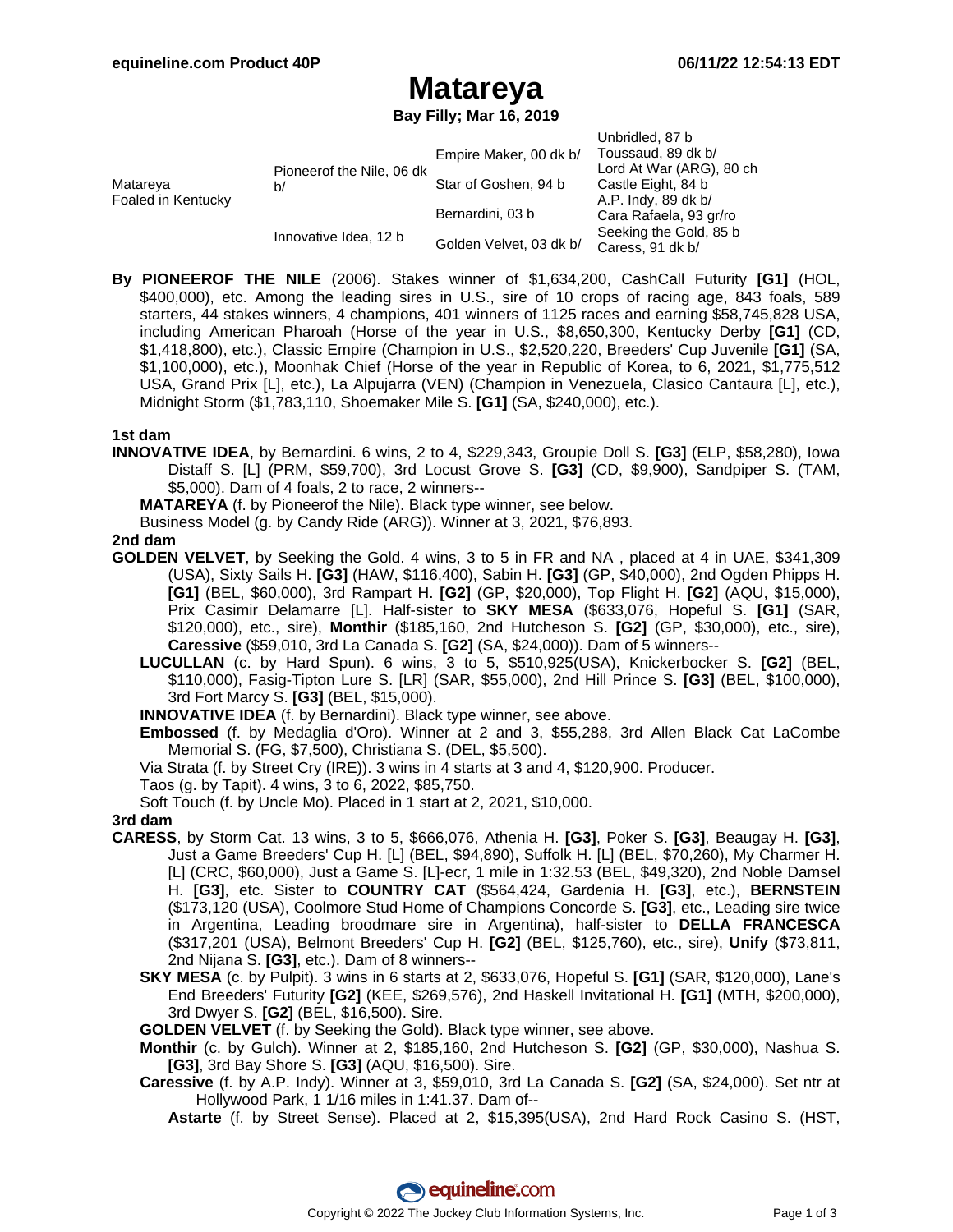### **Matareya**

### **Bay Filly; Mar 16, 2019**

\$10,000(CAN)).

Subjective (f. by Distorted Humor). Placed in 1 start at 3, \$6,000. Dam of--

**=War Subjective (CHI)** (c. by War Command). 9 wins, 2 to 5, 2021 in CHI, \$79,272 (USA), 2nd Victor Matetic Fernandez **[G3]**.

Ma Petite (f. by Distorted Humor). Unraced. Dam of--

**Trust Daddy** (g. by Bird Song). Winner at 2, 2021, \$58,240, 2nd Atlantic Beach S. (BEL, \$20,000).

Velvety (f. by Bernardini). Winner at 3 in ENG, \$4,395 (USA). Dam of--

**MAXFIELD** (c. by Street Sense). 8 wins in 11 starts, 2 to 4, 2021, \$2,001,812, Clark S. **[G1]** (CD, \$450,910), Claiborne Breeders' Futurity **[G1]** (KEE, \$300,000), Stephen Foster S. **[G2]** (CD, \$357,120), Alysheba S. **[G2]** (CD, \$245,520), Mineshaft S. **[G3]** (FG, \$126,000), etc.

Broome Street (g. by Street Cry (IRE)). 12 wins, 3 to 6, \$187,058.

Nurture (f. by A.P. Indy). Winner at 3, \$43,460.

Veracious (g. by Bernardini). Winner at 3, \$12,600.

Archeology (f. by Seeking the Gold). Placed at 2 in ENG. Dam of--

**=ARCHIMEDES (JPN)** (c. by =Admire Moon (JPN)). 6 wins, 2 to 4 in JPN, \$1,587,659 (USA), Asahi Challenge Cup **[G3]**, 2nd Nakayama Kinen **[G2]**, 3rd Arlington Cup **[G3]**, Principal S. [LR].

Sword of Honour (c. by Coronado's Quest). Placed at 4, \$4,535.

#### **4th dam**

La Affirmed, by Affirmed. Winner at 3, \$20,875. Sister to **LOVELIER** (\$91,562, Miss Grillo S. **[G3]**), half-sister to **OUTSTANDINGLY** (\$1,412,206, Champion 2-year-old filly in U.S., Breeders' Cup Juvenile Fillies**-G1**, etc.). Dam of 6 winners, including--

**CARESS** (f. by Storm Cat). Black type winner, see above.

- **COUNTRY CAT** (f. by Storm Cat). 9 wins at 3 and 4, \$564,424, Gardenia H. **[G3]**, Valley View Breeders' Cup S. [L] (KEE, \$51,150), Edgewood S. [L] (CD, \$52,455), 2nd Acorn S. **[G1]**, HBPA H. [L] (ELP, \$20,000), Providian Mile S. [L] (CD, \$17,010), Mint Julep S. [L] (CD, \$16,830), Dogwood S. [L] (CD, \$16,470), etc.
- **DELLA FRANCESCA** (c. by Danzig). 4 wins, 2 to 4 in IRE and NA , placed at 2 and 3 in ENG, \$317,201 (USA), Belmont Breeders' Cup H. **[G2]** (BEL, \$125,760), Gallinule S. **[G3]**, 2nd Macau Jockey Club Craven S. **[G3]**, Somerville Tattersalls S. **[G3]**, 3rd Entenmanns Irish Two Thousand Guineas **[G1]**. Sire.

**BERNSTEIN** (c. by Storm Cat). 4 wins in 7 starts, 2 to 3 in ENG and IRE, \$173,120 (USA), Coolmore Stud Home of Champions Concorde S. **[G3]**, Anheuser Busch Railway S. **[G3]**. Leading sire twice in Argentina, Leading broodmare sire in Argentina.

**Unify** (f. by Farma Way). Winner at 3, \$73,811, 2nd Nijana S. **[G3]**, Sands Point H. [L] (BEL, \$17,295).

**Chantmeupbaby** (g. by War Chant). 3 wins, 4 to 6, \$163,531, 2nd Arkansas Breeders' S. -R (OP, \$20,000), 3rd Arkansas Breeders' S. -R (OP, \$10,000).

Layounne (f. by Mt. Livermore). Placed in 2 starts at 3, \$8,280.

- **Dark Cheetah** (g. by Storm Cat). 7 wins, 2 to 8 in IRE and NA , \$328,490 (USA), Hwt. colt at 3 on Irish Free Hand., 5 - 6 fur., 2nd Bold Ruler H. **[G3]** (BEL, \$21,340), Red Wing Dream S. [L] (BEL, \$15,750), Racing Post in Ireland Belgrave S. [L], 3rd Bold Ruler H. **[G3]** (BEL, \$10,814).
	- **Mogador** (c. by Danzig). 4 wins at 3 and 4, \$172,370, 2nd Elusive Quality S. -R (BEL, \$12,220). Sire.
	- **Shadow of Storm** (f. by Storm Cat). Winner at 2, \$39,635, 2nd Anna M. Fisher Debutante S. (ELP, \$10,000).

Debonairness (f. by State Dinner). Placed at 3, \$5,865.

**Quite Rightly** (g. by Miswaki). 3 wins at 3, \$149,770, 3rd Draft Card S. -R (DEL, \$6,435).

Firmness (f. by Devil's Bag). Placed at 2 and 3, \$34,020.

Affirm the Gold (f. by Golden Act). Placed at 3, \$7,033.

Emmaus (f. by Silver Deputy). Unraced.

**WISEMAN'S FERRY** (c. by Hennessy). 4 wins at 2 and 3 in IRE and NA , \$825,266 (USA), West Virginia Derby **[G3]** (MNR, \$360,000), Lone Star Derby **[G3]** (LS, \$277,500), 2nd Ohio Derby **[G2]** (TDN, \$60,000), Anglesey S. **[G3]**, 3rd Sentanta Media Marble Hill S. [L]. Sire.

Kapsiki (f. by Danzig). Unplaced in 1 start.